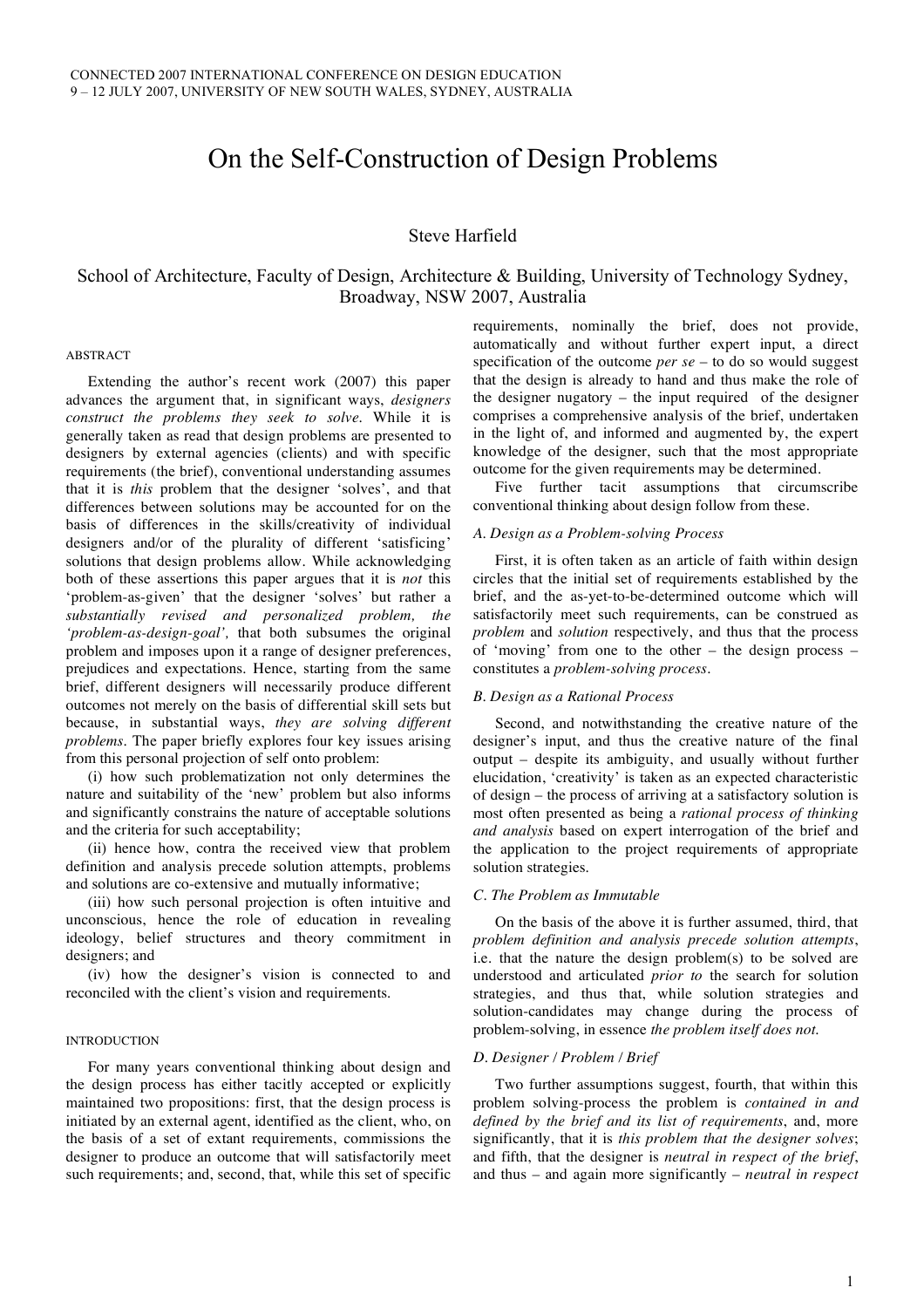*of the solution(s) offered* in response to the problems posed by the brief.

While each of these five assumptions is in need of further elaboration, attention here must necessarily be directed to the last four. Grave doubts concerning the veracity and usefulness of the 'design=problem-solving' model notwithstanding, this common language frame will be accepted *pro tem* not only on the basis that a much fuller analysis would be required to establish its shortcomings and to propose an alternative, but also because retaining the nomenclature of 'problem' and 'solution' facilitates the demonstration that conventional design thinking has most usually misunderstood both *the nature, context and source(s) of the actual problems that designers solve*, and *the relations between such problems and the solutions that designers advance*.

# I. STARTING WITH PROBLEMS?

As noted above, the view that the range of activities or tasks that inhere within design constitutes a problem-solving process usually commits its adherents not only to the further (and presumably self-evident) assumption that the act of design is initiated by and predicated on problems, but that such problems are *externally generated*, i.e. "…presented *to* the designer *by* some outside agency as part of a brief or specification of wants and needs in relation to a particular project. Such specifications of requirements will vary in detail, complexity and content, depending on the individual project, but the designer's task, and thus the designer's expertise and skill, is to solve the problem thus presented" (Harfield 2007: 161).

#### *A. On 'Outsideness'*

Such recourse to an external agency tempts us into the belief that such problems lie *'outside' the designer*. Such 'outsideness' may be construed in two distinct but mutually reinforcing ways. First, the received view that the brief articulates a set of factual and pragmatic requirements or needs that are *given to not generated by* the designer, that lie outside the will or control of the designer, and that define and establish the nature of the design problem that the designer is expected to 'solve', supports the dual inferences that the design problem *itself* is thus given to, not constituted by, the designer, and that the 'givens' of the design problem are objective in respect of the designer. Second, and from a professional perspective, there is a tendency to ascribe to the designer a supposed neutrality or impartiality in respect of the problem. This is not to imply a lack of engagement on the designer's part, but rather to frame and circumscribe the relation between the designer and the design problem: the designer is an expert who solves design problems on the basis of careful analysis of the problem requirements.

## *B. Professional Augmentation*

This is also not to suggest that the designer has no input into the formulation of the problem. Indeed, it is well understood, not least by the client, that the initial list of requirements provided in the brief is far from complete and must be augmented by a range of additional information that is expected to fall within the professional expertise of the

designer and be provided by the designer as a normal part of the design process. This leads to the belief that, given the professional nature of the advice, the further elaboration and articulation of the design problem that such augmentation and modification provides remains objectively-based and thus 'outside' the designer. The design problem itself, even in its augmented form, is thus still given to, not constituted by, the designer. It is this augmented brief that I identify as the 'problem-as-given' (Harfield, 1999, 2002, 2007).

Uncontroversial in itself, this descriptor illuminates two widely accepted yet ultimately unsound assumptions, first, that it is *this* problem that the designer solves, and, second, that, although the future design solution is necessarily a mediated solution, it is mediated solely by the application to the problem of the professional knowledge and skills of the designer, i.e. by the application to the problem of a rational and quasi-objective analysis, and not by any personal preferences and desires on her/his part.

#### *C. Which Problem? Whose Problem?*

The suggestion that these assumptions are unsound is based on two assertions: first, that, while comprehensible as a legitimate starting point for the design process, the problemas-given is *not* the problem that the designer eventually solves; and second, that both the analyses of such problems, and the solutions which flow from such analyses, are always informed by and significantly structured by personal design preferences and positions already held, consciously or otherwise, by individual designers.

# II. ON PROBLEMATIZATION

In order to examine the significance of such designer preferences and positions it is necessary to rehearse two common 'givens' concerning the nature of design problems and design outcomes. The first of these is that the same brief – and thus ostensibly *the same design problem* – allows for *a variety of different solutions*. Rather than being all-or-none solutions that can be assessed as being either right or wrong, design solutions are taken to epitomize satisficing or 'betteror-worse' solutions, i.e. solutions that are assessed according the extent to which they satisfy some set of predetermined criteria. Such criteria are usually taken to be the requirements established in the problem-as-given, and are thus taken to be *the same for each designer*.

The second 'given' parallels this, asserting that individual designers inevitably exhibit differences in professional experience, skill sets, talent and creativity (howsoever the latter two are defined), and that it is on this basis that *different designers produce different design solutions from the same design problem*. Architectural design competitions and the work of architecture students in studio situations are taken to be compelling evidence of both these assumptions.

# *A. Forewarned, Forearmed?*

Yet while both multiple solutions and varying levels of experience, skill and creativity can be taken as read, the 'same problem scenario' (Harfield 2002, 2007) is not so easily accepted. Thinking again of the architectural design competition (although the assertion applies to any and every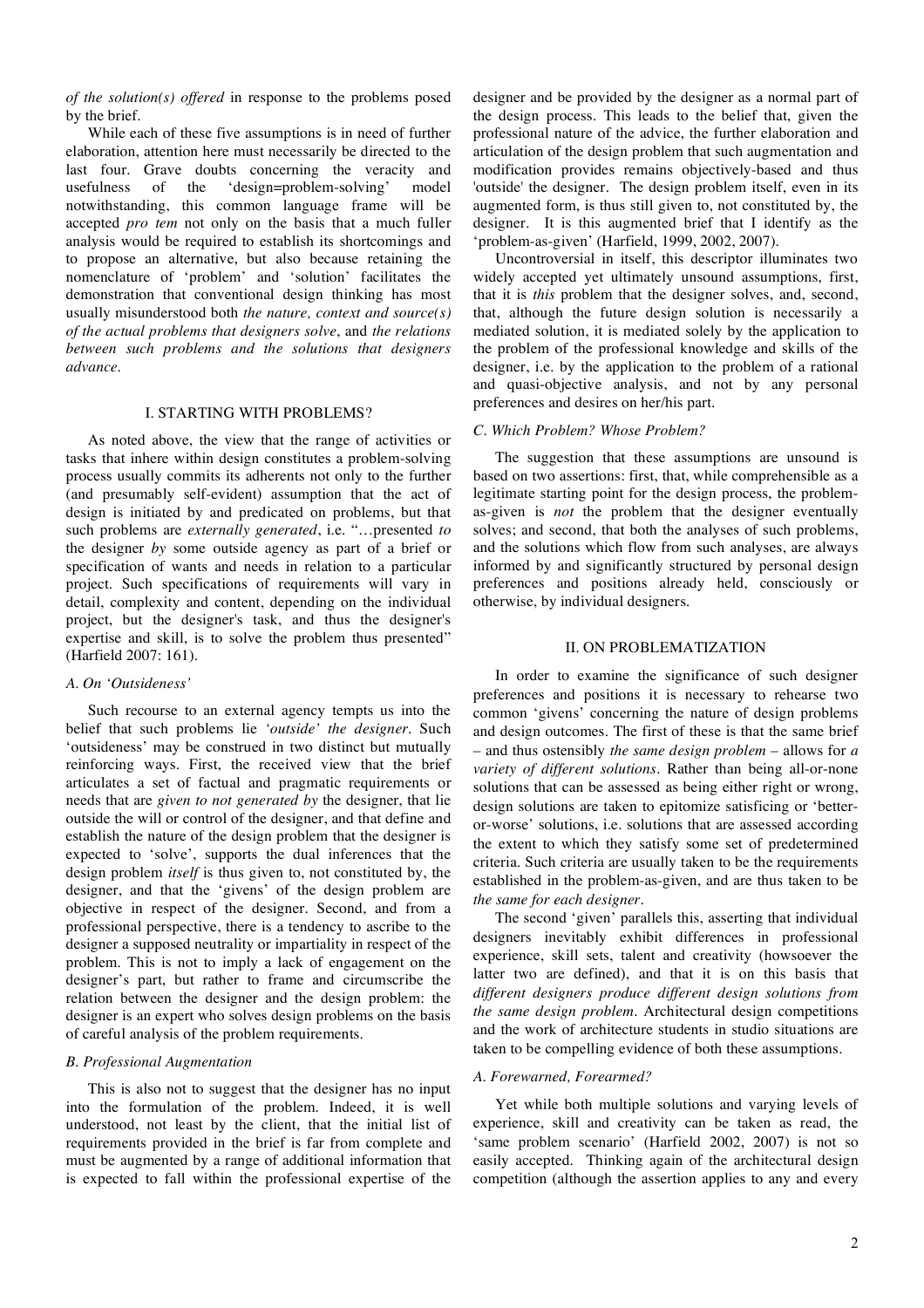designer's interaction with any and every design brief) we might note that designers arrive at the problem – and, more significantly, cannot help so arriving – armed not only with the requisite professional skills and knowledge needed to solve the problem but also with particular and individual and often conflicting views about the nature of design itself; about how problems should be solved; about what would constitute not only *appropriate* solutions but appropriately *'designerly'* solutions, both generically and in detail; and thus about what would constitute *appropriately designerly problems* (Harfield 2007: 164). In other words, designers are not objective and neutral in respect of design problems. They do act from personal self-interest. For each designer each design is 'their' design, a personal exploration and statement that not only serves the clients' or users' interests, but does so *in a way that reflects the designing mind and designing personality that produces that outcome*.

Design problems are thus not just 'received' by the designer in the form of a set of extant and fixed requirements, nor are such problems merely augmented by the designer on the basis of professional expertise, to establish the problemas-given. Rather, the collective requirements of the problemas-given are synthesized and internalized by the designer, and are further augmented, incorporated and subsumed into a more specific and targeted and personal entity that I have dubbed the '*problem-as-design-goal'* (Harfield 2002, 2007). The form and content of each design outcome is thus based not on answering the question 'how have you elected to solve the problem-as-given?' but rather on determining 'on the basis of the problem-as-given, *what further and designerspecific problem has been generated and selected for solution*?'

The problem-as-design-goal thus constitutes *the individual designer's overlay on the brief that determines what she or he wants to do with the general problem presented*. This personal decision is not concerned with professional issues of how to solve the problem established by the requirements in the brief, but rather, and in addition to those requirements, to the question 'what is the architectural or design problem that I as designer choose to adopt and solve?' Such 'problematization', different for each designer and for each project, is central to design and will inform and constrain both the design activity and the final outcome *in ways that are not dictated by the brief itself*. Moreover, it explains *not* why different designers produce different solutions to what is ostensibly the same problem, but how, from the same initial givens, or, more generally, *from any set of initial givens*, inevitably and inescapably, *each designer constructs a different problem*. Knowingly or unknowingly, each designer brings to bear on the problem as given a viewpoint or a position, a set of formal and aesthetic and technical sensibilities, based on prior experiences and preferences and prejudices, which determine not only how the problem at hand will be solved, as if it is somehow neutrally presented for the most efficacious solution, but just what problem the designer will choose to solve. In important ways, then, *designers construct the problems that they seek to solve*. On this basis, an architectural design competition will elicit *not* (as is often claimed) 'fifty different solutions to the

same problem'. Rather, and despite being based on the same initial brief, the submissions represent *individual solutions to fifty different problems*.

# III. IMPOSING 'SELF' ON 'PROBLEM'

This imposition of 'self' onto 'problem' suggests a number of further considerations relevant to design and design education. In unpacking such considerations we should return briefly to another 'given' of design thinking, the 'illstructuredness' of design problems. Under this analysis, and drawing parallels most directly from the work of Simon (1973; 1977), design problem-solving is open-ended: no definitive design solution can be reached; a variety of distinctly different outcomes are possible depending on the specific inputs; there is no algorithm for generating solutions; and there is no formalized way of knowing when to stop the process of solution-finding. While this is taken as read, an alternative descriptor of such lack of structure – 'wicked', utilized by Rittel & Webber (1973) among others – adds the caveat that "a design problem and its solution are linked in such a way that *in order to think about the problem the designer has to commit themselves to some sort of solution*" (Lloyd and Scott (1994, my emphasis).

This early commitment to what I will call a *proto-solution* raises a number of issues that can only be enumerated here.

# *A. Position Precedes Solution*

First, this proto-solution is not just *any* solution, used as a convenient test case; nor, I would suggest, is it a solution derived by apparent deduction from analysis of the problem as given. Rather, it is a trial or conceptual solution, based on the personal preferences and ideological position of the individual designer.

# *B. On 'Invisibility'*

Second, while it is contended that the ideological and theoretical commitments that assist, lead and control the designer are central to what we might call 'design action', this is *not* to suggest that they are necessarily *conscious to the designer*. Just as in everyday life, many of our beliefs, our preferences, our prejudices, and thus our ways of seeing the world, are so inherently 'taken for granted' – the 'normalized' and 'naturalized' effortlessly presenting themselves as the self-evidently normal and natural – that they remain entirely unconscious or, at the very least, underanalyzed and insufficiently reflected upon, despite their undeniable effect(s). Selection of the design concept, the architectural language in which it is couched, and the formal and aesthetic imperatives that flow from it, are therefore not necessarily deliberate.

## *C. Constructing the Problem*

Third, it should *not* be assumed – as it so often is – that the purpose of this proto-solution is merely to effect a means of comparison between a prospective goal state and the *original problem state*, i.e. that the proposal of a proto-solution is intended simply to establish a convenient feedback loop whereby the problem-as-given can be increasingly better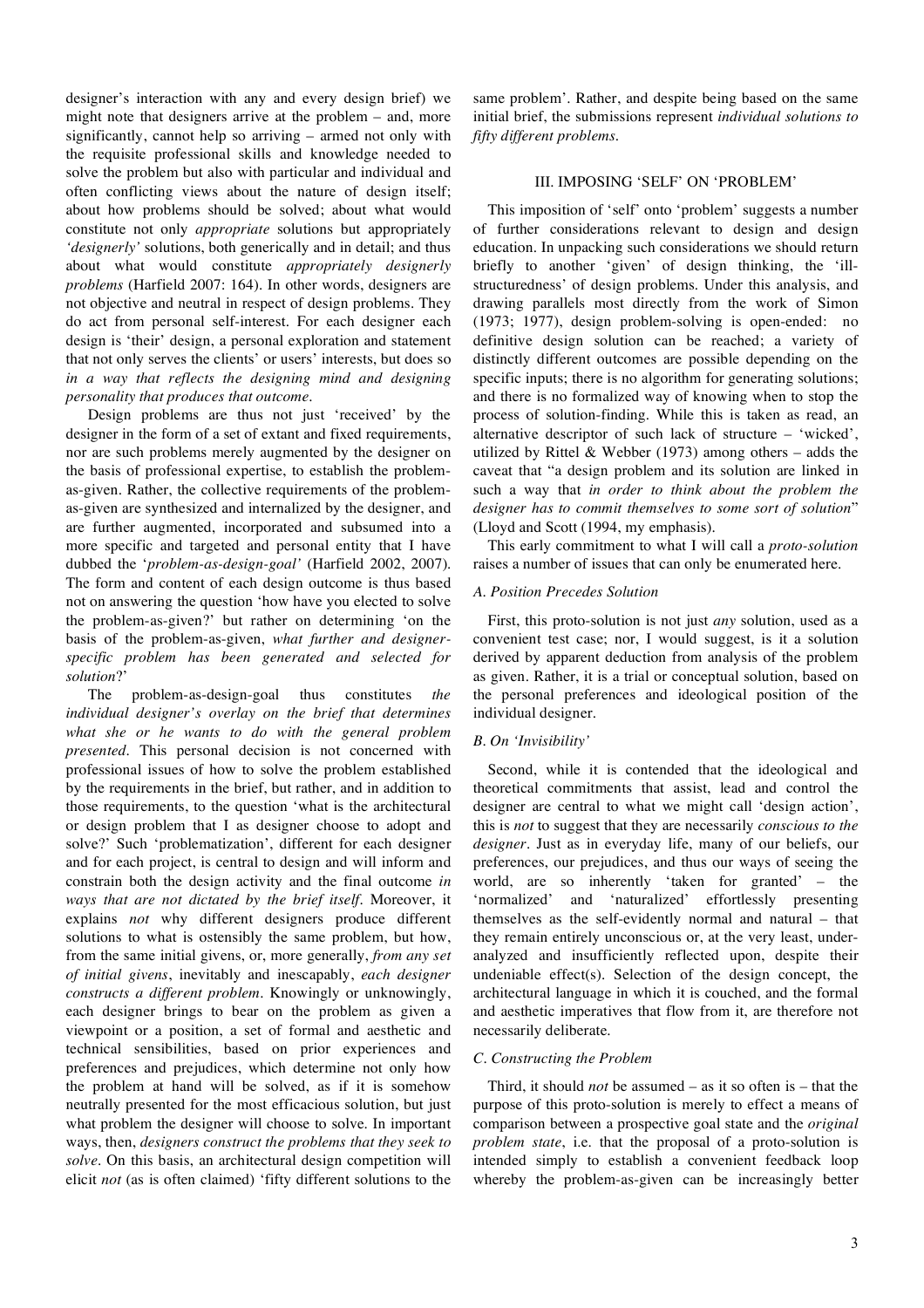understood, such that, through this enhanced understanding, the proto-solution can progressively be developed to a more refined final solution. While such ongoing development and refinement of proto-solutions is not denied, the key contention here is that it is *no longer the problem-as-given that is being 'solved'*, but rather a 'new' and more precisely targeted problem, one that is further augmented and articulated as a result of the intense interaction between individual designer and initial problem state, and one which thus reflects the designer's specific intentions and desires. By these means, and recognizing but neither ignoring nor willfully deforming the initial client requirements, the individual designer transmutes the base metal of the problemas-given into the gold of the problem-as-design-goal.

## *D. Problem and Solution as Co-Extensive*

Fourth, while this assertion supports the view that design problems and design solutions are co-evolutionary (Dorst 2003; Dorst & Cross 2001), i.e. that they are mutually interactive and mutually informative, such that the problem continues to be refined and formulated in response to ongoing ideas for potential solutions, it suggests more then this. Design problems and design solutions are, or, more accurately, *become* what I will call *co-extensive*: they form a congruent whole whereby the proto-solution and *its* list of designerly requirements *becomes* the problem, or rather, the first in a series of problems. This phrase – *the solution becomes the problem* – suggests that the ongoing and changing requirements of the problem are *the same* as the ongoing and changing requirements of the solution, and indicates that the answer to the question 'what will make me, as a designer, satisfied with the 'solution' I am now working towards?' has already been incorporated into the design process as *requirements and criteria specified in the new and evolving problem*. The reconceptualization of the problem in this way thus both *defines and circumscribes the range and nature of solution possibilities open to the designer*.

# *E. 'Informing' the Client*

Fifth, this issue of criteria is of further significance insofar as it impinges not only upon the designer but also upon the *client*. While it is clear that clients do aim to end up with an outcome that is, for them, particular and unique and that meets certain pre-established briefing requirements – i.e. they have 'something' in mind at the beginning of the process, along with certain criteria that will be used to assess this potential 'something' – it should be similarly clear not only that the precise nature of the final design outcome cannot be specified in advance of its accomplishment, but that *neither can the 'final' problem statement, the final list of desirable requirements, nor the final outcome criteria*. Regardless of the starting point, all necessarily remain in a state of flux, with *additional and different requirements and criteria developing in parallel with and in response to the emerging solution*. In this way both the designer *and the client* come to understand what it is they 'want' as an outcome of the generation of potential solutions that illustrate and illuminate such 'wants', and thus that *generate criteria and*

*requirements that were not part of the original problem-asgiven*.

# IV. CONCLUSION: FROM THEORY TO EDUCATION

In concluding, we should return briefly to the issue of the ideological commitments that drive design thinking. From a design perspective, the unavoidability, to say nothing of the desirability, of personal projection of self onto problem must be recognized at the outset. Each designer approaches design tasks forearmed with a plethora of likes and needs, assumptions and beliefs, preferences, prejudices and biases, knowledge, skills and understandings, all of which both affect and effect the ways, means and sensibilities with which s/he engages with design tasks. Moreover, all of the above will determine, in advance, not only what will be regarded as satisfactory outcomes but what will be deemed as appropriately interesting, significant, and/or fertile problems. Each individual designer, it is contended, therefore brings to bear on the understanding of the problem-as-given a set of views that condition how, for that designer, that problem will be transmuted and operationalized into a design goal.

If these propositions are accepted, then they not only shed light on the nature of design thinking and design problemsolving but also suggest at least five significant implications for design education:

(1) it is essential as part of the educational process that students/designers are made aware of the influences and inputs – sometimes well-known, oft times unconscious – that circumscribe and control, define and limit, their design thinking and thus their design practice;

(2) this suggests that the conventional, simpler (and, it might be suggested, naïve) model of design as a rational and, the implication is, quasi-neutral problem-solving process wherein intelligent and rigorous analysis of a predetermined design brief or design scenario is not merely the first step in, but is sufficient in itself for, the derivation of an acceptable and informed design solution, must be severely re-examined and significantly reconceptualized by educators;

(3) this in turn suggests that students need explicitly to be made aware that often-less-than-rational inputs condition the design process generally; and,

(4) that the imposition of self onto problem implies not merely a personal and deliberate involvement on the part of the designer, but reifies an essentially unconscious, or at least substantially unrecognized, world, suggesting that key aspects of each individual's input into her/his design process are (a) preconceived, (b) un- (or at least, under-) examined, and (c) ideologically driven;

(5) the same, of course, can be said of the educator, such that we might warn that the pedagogical 'problem setter' and 'solution assessor' him/herself is similarly beset by predetermined views and commitments which can significantly affect what problems are set and how the solutions of student designers are received and assessed, i.e. design educators set problems but often fail to recognize their own assumptive expectations, and do not 'renormalize' to each student's personal determination of 'their problem'.

Design *education* is thus inescapably tied to design *expectations*, and, insofar as we are able, it is therefore a